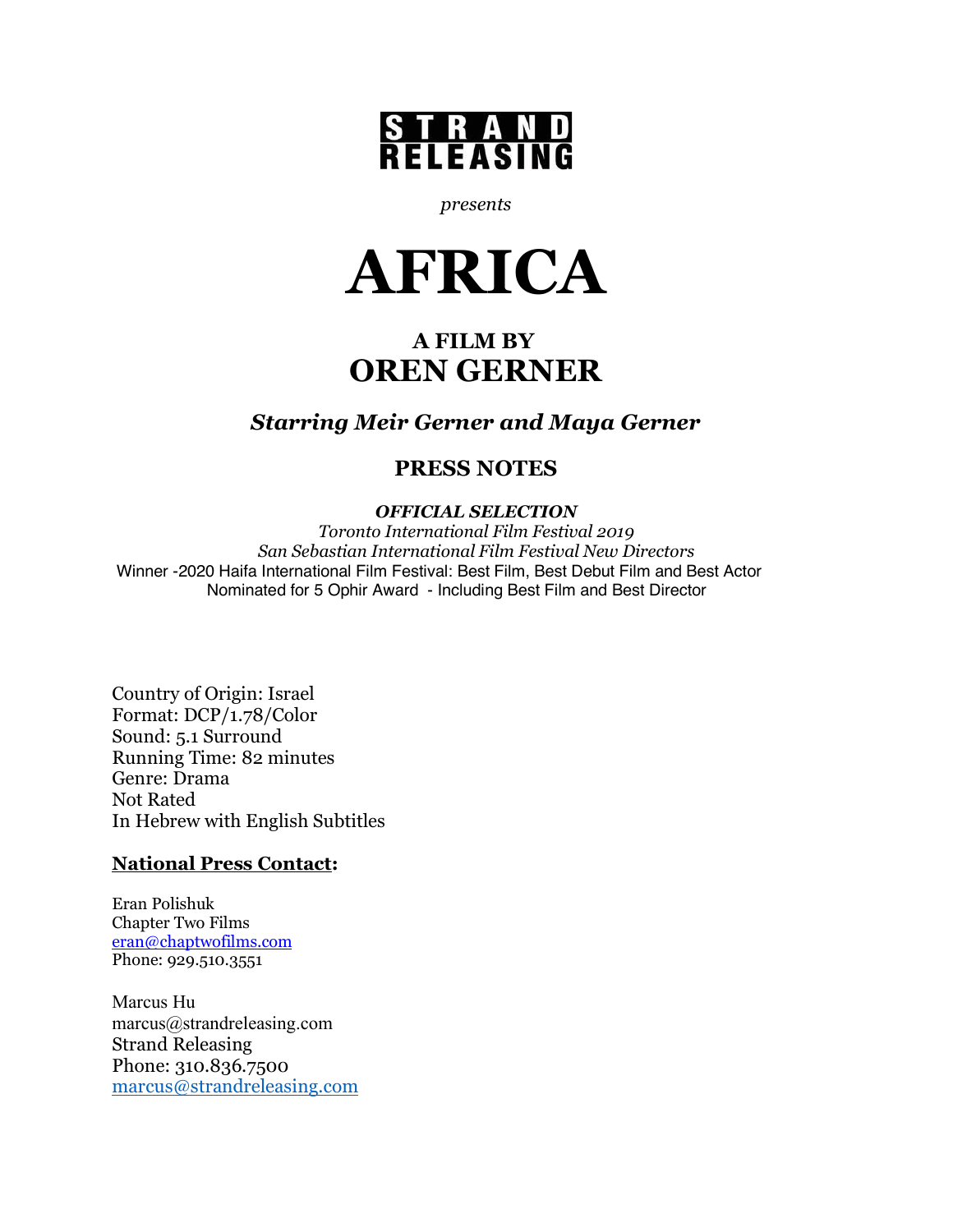## **SYNOPSIS**

When retired 68 year-old Meir discovers that his 30 years of planning the annual village celebration have been summarily discarded and the job has been given to inexperienced local teens instead, the ground beneath his feet begins to give way. In his effort to restore a sense of meaning and vitality, Meir begins to rebel against the inevitable: the betrayal of his physical body, the growing distance from his children, and the loss of relevance. Reconstructing fiction from real life, *Africa* is the cinematic journey of an ageing parent crafted by the hands of his loving son, in this deeply personal story on reinventing oneself, as years go by.

### **DIRECTOR'S NOTES**

Through a long observation of my parents and the use of personal (biographical) materials of their lives and community in my hometown 'Nirit', I have developed the characters of the film. I sought to explore the character of my father,through a journey in which the banal and the fatal are intertwined. It's been five years since my father retired. There seems to be some peace in his new status, but at the same time there was a quiet and powerful drama.

*Africa* seeks to create a cinematic MRI image of a character who finds himself in a reality that has disassociated itself from the meanings on which he relied on during his life. The energy underlying his actions are a rebellion: rebellion against the betrayal of his body, against the growing distance from his children, against the absence of meaning. But by the very existence of this struggle, a new meaning is born, with a possibility of redemption.

The film consists of documentary materials from my parents' trip to Africa. It echoes through the film, reflecting an inner wild possibility of life.

## **OREN GERNER | BIOGRAPHY**

Oren Gerner studied filmmaking at Minshar for Arts Academy in Tel-Aviv, where he majored in directing and screenwriting, graduating with distinction. He currently works as a cinema lecturer in several filmmaking academies in Israel. He has directed several short films, which participated in more than 150 film festivals, such as Cannes, Sundance, San-Sebastian and more, and won 15 international prizes. *Africa* is Oren's first feature film.

## **DIRECTOR'S FILMOGRAPHY**

#### **"Africa"** (82 minutes)

First feature film. Won 1st prizes at the work-in-progress programs at the (Cinelink) Sarajevo film festival and also at the Jerusalem film festival pitch point. Development support by the rabinovich film fund.

**"Gabriel"** (12.5 minutes)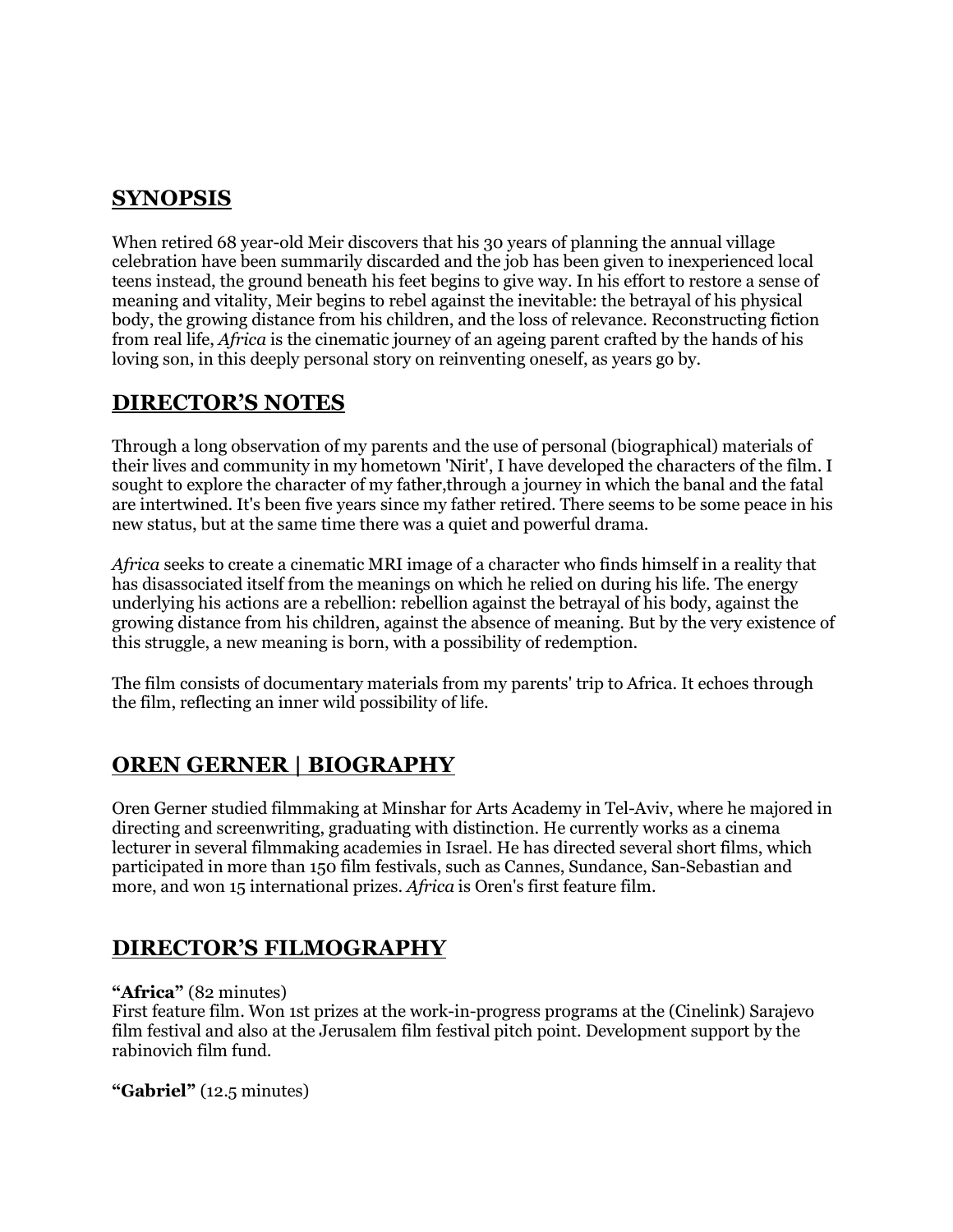An Israeli French co-production, with 'WHY NOT PRODUCTIONS'. Starring Thomas Doret ("a kid on a bike"). Premiered at Cannes film festival official shorts competition (Palme D'Or nominee). Purchased by CANAL+

#### **"Greenland"** (17 minutes)

Graduation film. "Greenland'' was nominated for the Israeli Oscar award ("Ofir") for best short and had its American premiere at the Sundance film festival. On its European premier, it won the 1st prize for best short film at the 62nd San-Sebastian international film festival in Spain. The film won the 1st prize for best Israeli short film on its local premier at the 16th Tel-Aviv international film festival. "Greenland" participated in more than 100 film festivals around the world and won 10 International prizes.

#### **"Shark tooth"** (29 minutes)

Nominated for the Israeli Oscar award, Aired on Israeli channel 1. Participated and won awards in Israel and abroad. Made with the support of the "Israel film fund" and Arava Film festival.

#### **"Test"** (6 minutes)

Premiered at the 17th Tel-Aviv International Film Festival, screened at the 51st Oscar qualifying Chicago international film festival, and was screened at a dozen other film festivals around the world.

### **Credits**

Written and Directed by Oren Gerner

#### **Main Cast**

Meir Gerner Maya Gerner Oren Gerner Gilad Earel Alon Earel Haim Neiberg Tom Kroszynski Shai Nemet Hadas Earel Liat Tamari Sasha Israel Agronov Yuli Fainerman

| <b>Produced by</b> | Film Harbor |
|--------------------|-------------|
| <b>Producer</b>    | Itay Akirav |

| <b>Countries of production</b> | Israel            |
|--------------------------------|-------------------|
| Cinematography by              | Adi Mozes         |
| <b>Editing by</b>              | <b>Gil Vesely</b> |
| <b>Production design by</b>    | Roi Alter         |
| <b>Assistant director</b>      | Omri Dekel-Kadosh |